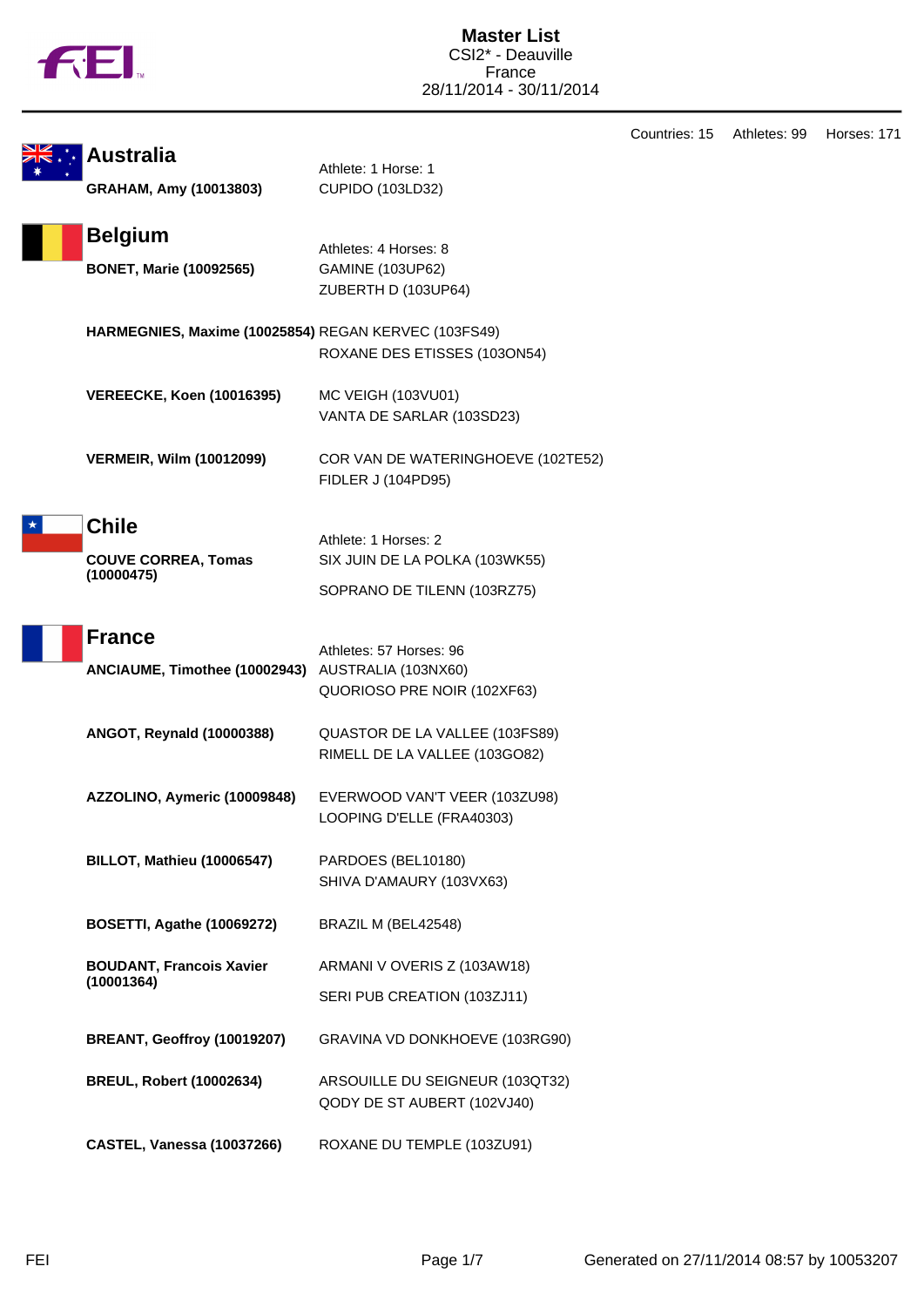

## **Master List** CSI2\* - Deauville France 28/11/2014 - 30/11/2014

| CHARREAU, Pauline (10074484)                              | QUABRI DE VESQUERIE (102WD59)<br>REINE DE MEZIERES (103HK77)   |
|-----------------------------------------------------------|----------------------------------------------------------------|
| COUPERIE, Baptiste (10022640)                             | LEVIANO 6 (103FT73)<br>UGAULIN DU BOSQUETIAU (102WF44)         |
| COUTUREAU, Bruno (10060392)                               | MAIDELIS D'ELKE (102QT81)                                      |
| <b>CURVAT, Cyrille (10008237)</b>                         | RUBIS BLUE DU BASSIN (103TA62)                                 |
| DARTY, Clara (10009586)                                   | COME ALONE (102WS49)<br>TEXAS DU THOT (103LX24)                |
| DE CHAMBORD, Damien<br>(10059223)                         | CARMEN VD E (104FO58)                                          |
|                                                           | PLAYBOY DE ST SIMEON (FRA47248)                                |
| DE COLIGNY, Geoffroy (10032855) QAID LOUVIERE (103GC21)   | SORRENTO DU PLESSIS (103YI39)                                  |
| DE PONNAT, Aymeric (10000809)                             | RICORE COURCELLE (103GV57)<br>SO NICE DE BELHEME (103PR85)     |
| DE ROTHSCHILD, Alexandre<br>(10065306)                    | <b>BJORN H (103UX54)</b>                                       |
|                                                           | PENDJAB DU ROYET (102XQ06)                                     |
| DELMOTTE, Nicolas (10002377)                              | NAPA VALLEY (103ZW76)<br>PARLAMEME (FRA47254)                  |
| DESEUZES, Nicolas (10002378)                              | PHENIX DU ROZEL (102VB97)                                      |
| <b>DEWULF, Eric (10006440)</b>                            | NORTON D' EOLE (FRA42427)                                      |
| DOBREMEZ, Tanguy (10067593)                               | PSYCHE DE VIRTON (102WL97)<br>SING SING UNE PRINCE (103TW55)   |
| DOERR, Gilbert (10001455)                                 | <b>ANTON (103GB76)</b><br>QUITO DE KERGLENN (103AU63)          |
| <b>DUBOIS, Maxence (10078805)</b>                         | PARADIS DE LAUNAY (102RU17)                                    |
| EPAILLARD, Julien (10001850)                              | SAFARI D AUGE (103VQ92)<br>SHERIFF DE LA NUTRIA LM (103ZJ12)   |
| FOUTRIER, Guillaume (10012188) SPARCO DE VIRTON (103RA95) | STELLA DE LANNAY (103WS16)                                     |
| GASTALDI, Charlotte (10014952)                            | NEMO D'ADRIERS (FRA47235)<br>SIMBA D'HOOGPOORT (BE) (FRA47172) |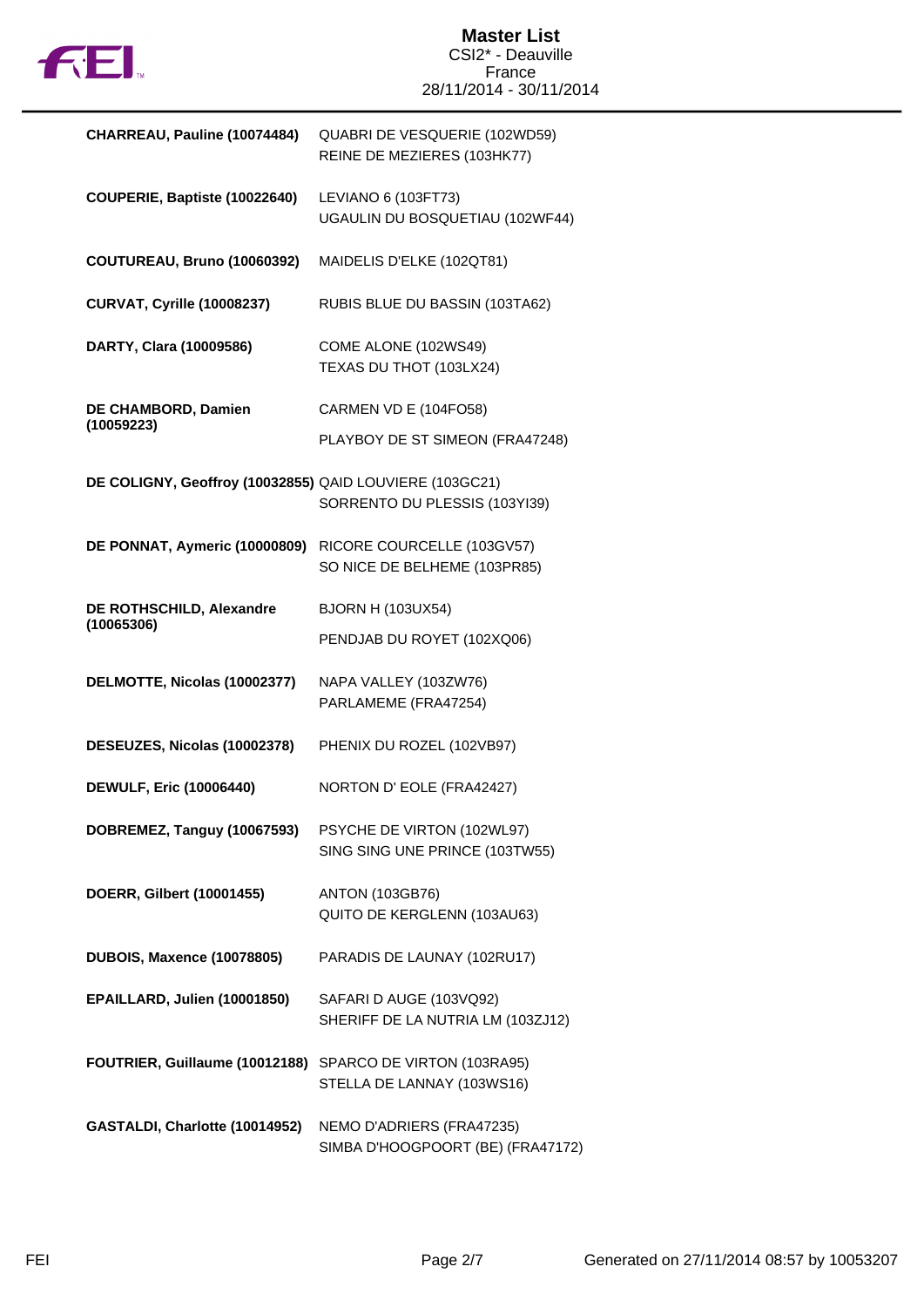

| <b>GAUTIER, Alexis (10000648)</b>                              | REINE D'ISIGNY (103SP39)<br>SHERIE STAR (103ZC30)                                            |  |
|----------------------------------------------------------------|----------------------------------------------------------------------------------------------|--|
| <b>GODIGNON, Herve (10000393)</b>                              | GIOVANI DE LA POMME (103XO09)<br>QUEDGE DEENNE (102XU96)                                     |  |
| GONIN, Julien (10016434)                                       | ARSENE LUPIN 2 (103CG48)<br>QUARTZ DE PREUILLY (103AF99)                                     |  |
|                                                                | GRANGIER, Christophe (10000987)O'BRION DU PLESSIS (FRA45316)<br>ROUGE DE RAVEL (103CE16)     |  |
| GUILLON, Olivier (10002429)                                    | SERISE DU BIDOU (103ZQ75)<br>SILVER DEUX DE VIRTON H D C (103UD07)                           |  |
|                                                                | HANQUINQUANT, Tony (10077643) OXYGENE D'EGLEFIN (103CT17)<br>TREFLE DU PAYS D'AUGE (104EA21) |  |
| HECART, Adeline (10057028)                                     | OGALO (102VN09)<br>QUESTION D'ORVAL (103AU64)                                                |  |
| <b>HECART, Marie (10002164)</b>                                | MYSELF DE BREVE (FRA42824)<br>SIMBA DE LA ROQUE (103MD44)                                    |  |
| <b>HUREL, Cedric (10022937)</b>                                | NIKEL DE PRESLE (FRA45479)<br>PAOLA DU TERROIR (102RB57)                                     |  |
| <b>JOBERTIE, David (10001079)</b>                              | SUPERLOVER DEPLEVILLE (103QD56)<br>TCHIN DE PLEVILLE (104EH65)                               |  |
| LAFOND, Stanislas (10005494)                                   | PRETTY DU BOCHARD (103SX36)                                                                  |  |
| LAGOUBIE, Axelle (10046380)                                    | REGAIN D'HELBY (104BC26)<br>TERENTIA D'ASNIERES (104LM51)                                    |  |
| LEGATE, Jean Yves (10008165)                                   | SPARCO DE VERCHISY (103QF63)                                                                 |  |
| LEPREVOST, Penelope (10016473) RATINA D'LA ROUSSERIE (103II85) |                                                                                              |  |
| LEVY, Edward (10067126)                                        | <b>QUINA (103EE89)</b><br>STARLETTE DE LA ROQUE (103SJ90)                                    |  |
| <b>MARTIN, Yannick (10003100)</b>                              | GIGOLO V/D MOLENDREEF (103XY01)<br>ROX DU TEMPLE (103OC78)                                   |  |
| <b>MATHE, Edouard (10001156)</b>                               | EVA VAN HET HARTEVELD (103KB03)<br>OLALA DE BUISSY (FRA45477)                                |  |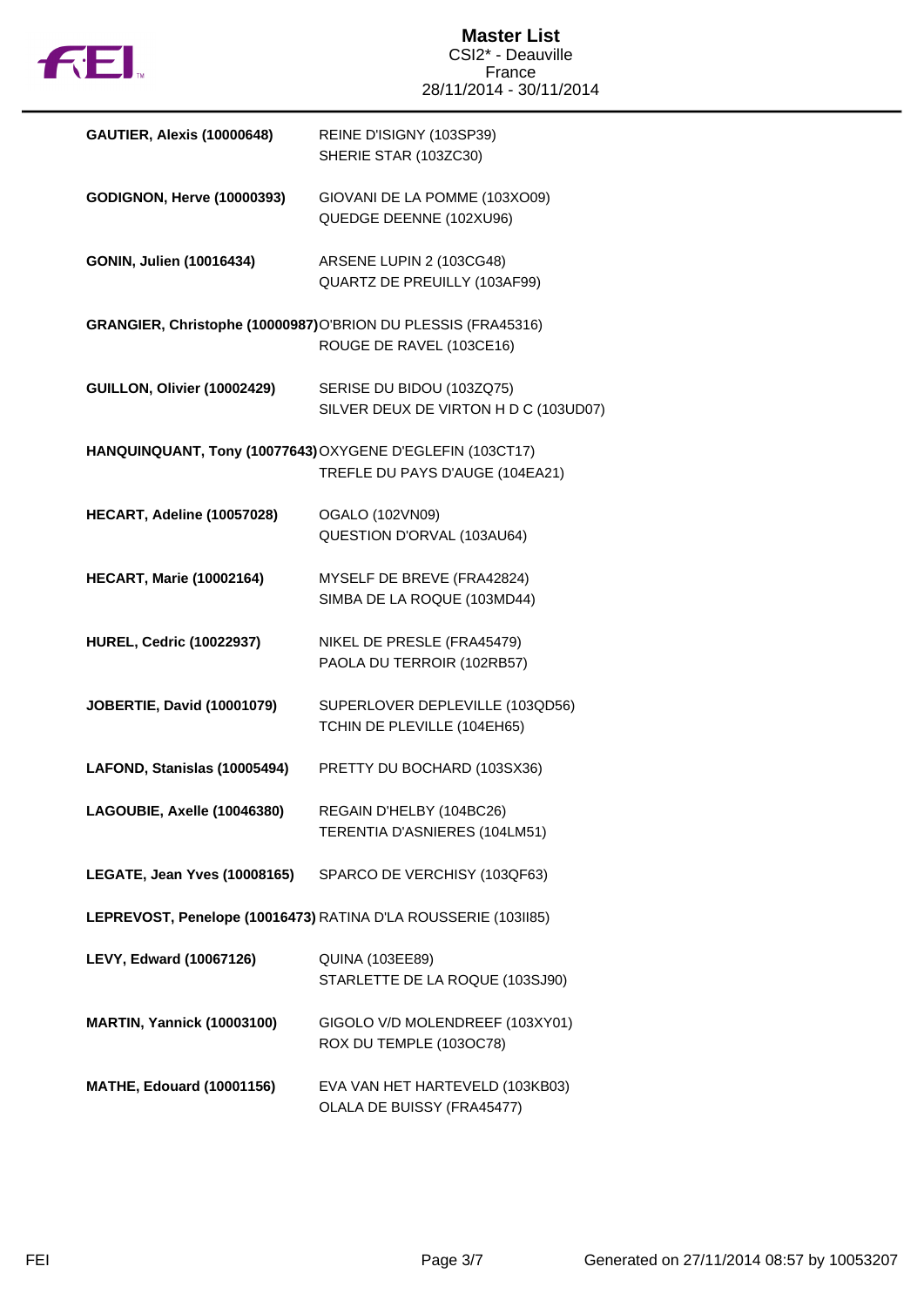

## **Master List** CSI2\* - Deauville France 28/11/2014 - 30/11/2014

| <b>MESNIL, Julien (10008405)</b>                | PERLE DU MARAIS (102YR04)<br>RUBINS DES BRUYERES (103HA95)                        |
|-------------------------------------------------|-----------------------------------------------------------------------------------|
| MIRAN, Paul (10090367)                          | RYE VAL DE MAI (103SL65)                                                          |
| NICOLAS, Caroline (10000922)                    | MOZART DE BENY (FRA47589)<br>REBEL DE SION (103GA58)                              |
| PARIS, Audrey (10039665)                        | MAJOR DE COQUERIE (FRA13072)                                                      |
| PARKINSON, Joanna (10080620)                    | GOLDEN MAGIC C (103ZU93)                                                          |
| <b>PRUD HON, Regis (10007354)</b>               | PITT PAULOIS (102RS12)                                                            |
| <b>RICHARD, Remy (10035032)</b>                 | SCOT REAL (103QT82)                                                               |
| <b>RIGAUT, Syndie (10017117)</b>                | CLOONEY (103KB34)<br>QIOUC D'IRLEAU (103HR74)                                     |
| ROZIER, Philippe (10002549)                     | CHESTER 140 (102MR62)<br>QUEL CHANU (103AC00)                                     |
| <b>SCHILLEWAERT, Franck</b><br>(10001350)       | SALTO DES NAUVES H D C (103TJ89)                                                  |
| <b>SCHUMACHER, Titouan</b><br>(10055979)        | ALTERNEXT Z (103VC57)                                                             |
|                                                 | QUINQUET D'IVRAIE (102ZV88)                                                       |
| <b>SPAAS LEVALLOIS, Charlotte</b><br>(10086346) | EBLESSE VH SCHEEFKASTEEL (103DS29)                                                |
| <b>VACHER, Agathe (10025359)</b>                | CASJANA (103DE23)<br>KUECHENBOY (103MN15)                                         |
| Germany<br>ABT, Stefan (10002823)               | Athlete: 1 Horse: 1<br>SIE C CARSTEN (102WF89)                                    |
| Great Britain<br>CRUMLEY, Georgie (10006772)    | Athletes: 15 Horses: 27<br>BEAUFORT III (103CQ79)<br>RENKUM CENTRE STAR (104FZ35) |
| GODDARD, Pippa (10036948)                       | DEPARDIEU VAN T KIEZELHOF (102RV54)<br>SHERE KHAN (103BT57)                       |
| <b>HIGGIN, Skye (10054322)</b>                  | ARESSE M (103ZC57)                                                                |
| <b>HILTON, Emily (10093685)</b>                 | ASSY SINA (103VT06)                                                               |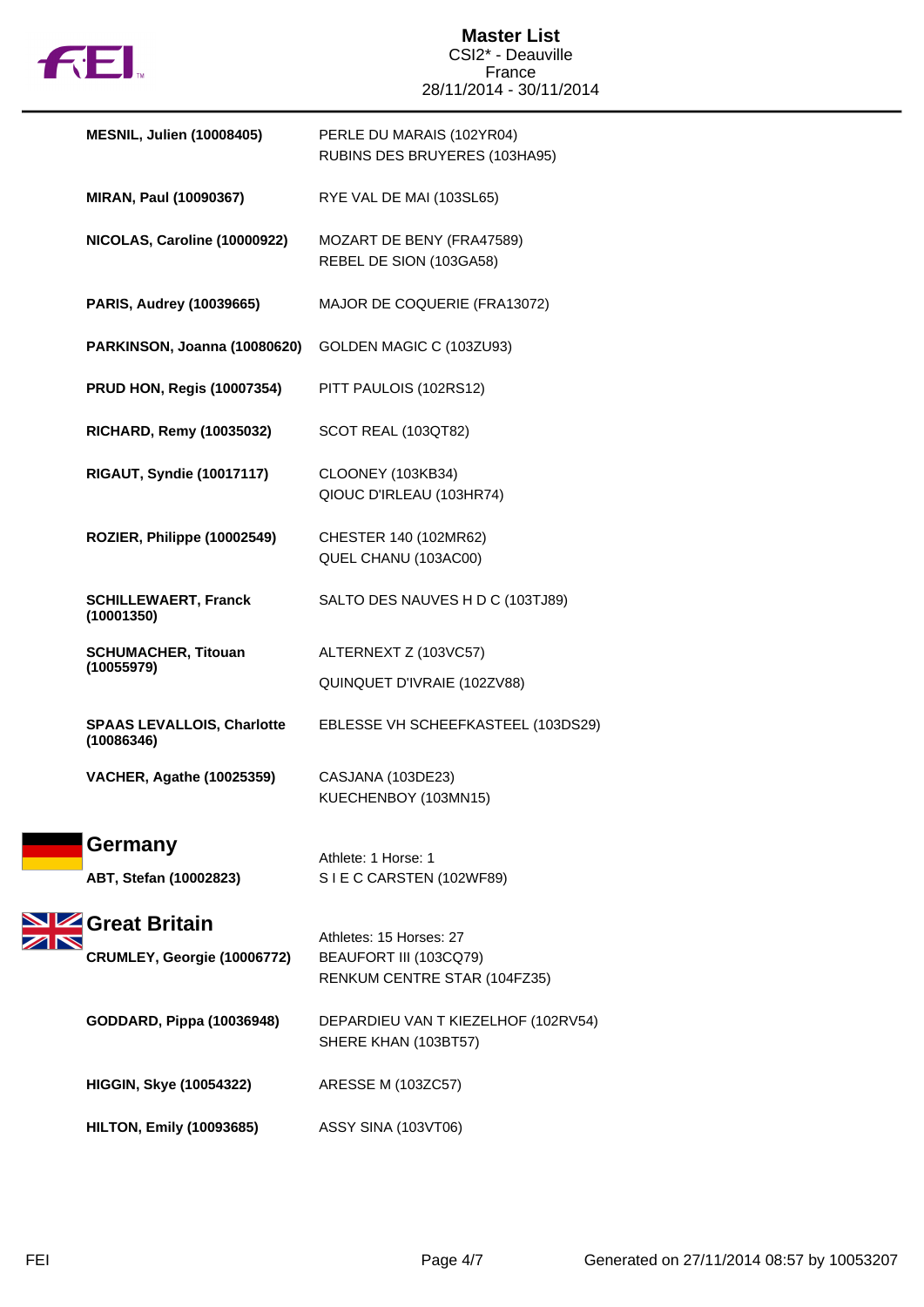

| <b>KEELING, Colin (10023780)</b>                                | <b>BOEING (104DQ96)</b>                                                                                       |
|-----------------------------------------------------------------|---------------------------------------------------------------------------------------------------------------|
| KIRK, Jemma (10006490)                                          | QUELFRIVOL DESMIELLES (103GO42)<br>QUELISTO (103ET61)                                                         |
| LOVEGROVE, Graham (10009692) ALFIE 192 (103EE62)                | CENTOLOVE (102UY63)                                                                                           |
| MCPHERSON, David (10001084)                                     | CONFIDENCE (DEN40781)<br>GLORIA VAN ZUUTHOEVE (103SH14)                                                       |
| <b>REKERT, William (10113380)</b>                               | FLAIR VAN OVERIS Z (103IL59)                                                                                  |
| <b>RENWICK, Laura (10015489)</b>                                | BELUGA (GBR14549)<br>HELIODOR HYBRIS (103YB40)<br>REMBRANDT BLUE (103DV69)                                    |
| SAMPSON, Matthew (10018992)                                     | EAGLES COSTALOT (104AJ93)<br>HANDYMAN (103NG23)                                                               |
| <b>SAYWELL, Louise (10018991)</b>                               | QUALITY II (102MH10)<br><b>THOMAS (103WE37)</b>                                                               |
| WHITAKER, George (10035406)                                     | AXEL SPRINGS (103MZ20)<br><b>TUBANA (102MH54)</b>                                                             |
| <b>WHITAKER, Joe (10017161)</b>                                 | LOLA V (103LV70)<br>WERSINA (103JF76)                                                                         |
| <b>WILLIAMS, Guy (10007572)</b>                                 | <b>TITUS (BEL40413)</b><br>ZAIRE (104DF44)                                                                    |
| <b>Greece</b><br>NIARCHOS, Electra (10083780)                   | Athlete: 1 Horses: 2<br>LILLI MARLEN 18 (102XM21)<br>UP AND DOWN BY WISBECQ (102VH80)                         |
| <b>Italy</b><br>VITTADINI, Camilla (10033613)                   | Athlete: 1 Horse: 1<br>PRINCE DU COUREAU (102PM41)                                                            |
| <b>Morocco</b><br><b>BENNANI SMIRES, Abdeslam</b><br>(10055355) | Athletes: 2 Horses: 4<br>MOWGLI DES PLAINS (FRA44152)                                                         |
|                                                                 | NEW MAN ROUGE (FRA45738)<br>OUADDAR, Abdelkebir (10008056) CORDANO SITTE Z (102OA85)<br>QUEBEC TAME (102WX59) |
| <b>Netherlands</b>                                              | Athletes: 5 Horses: 9                                                                                         |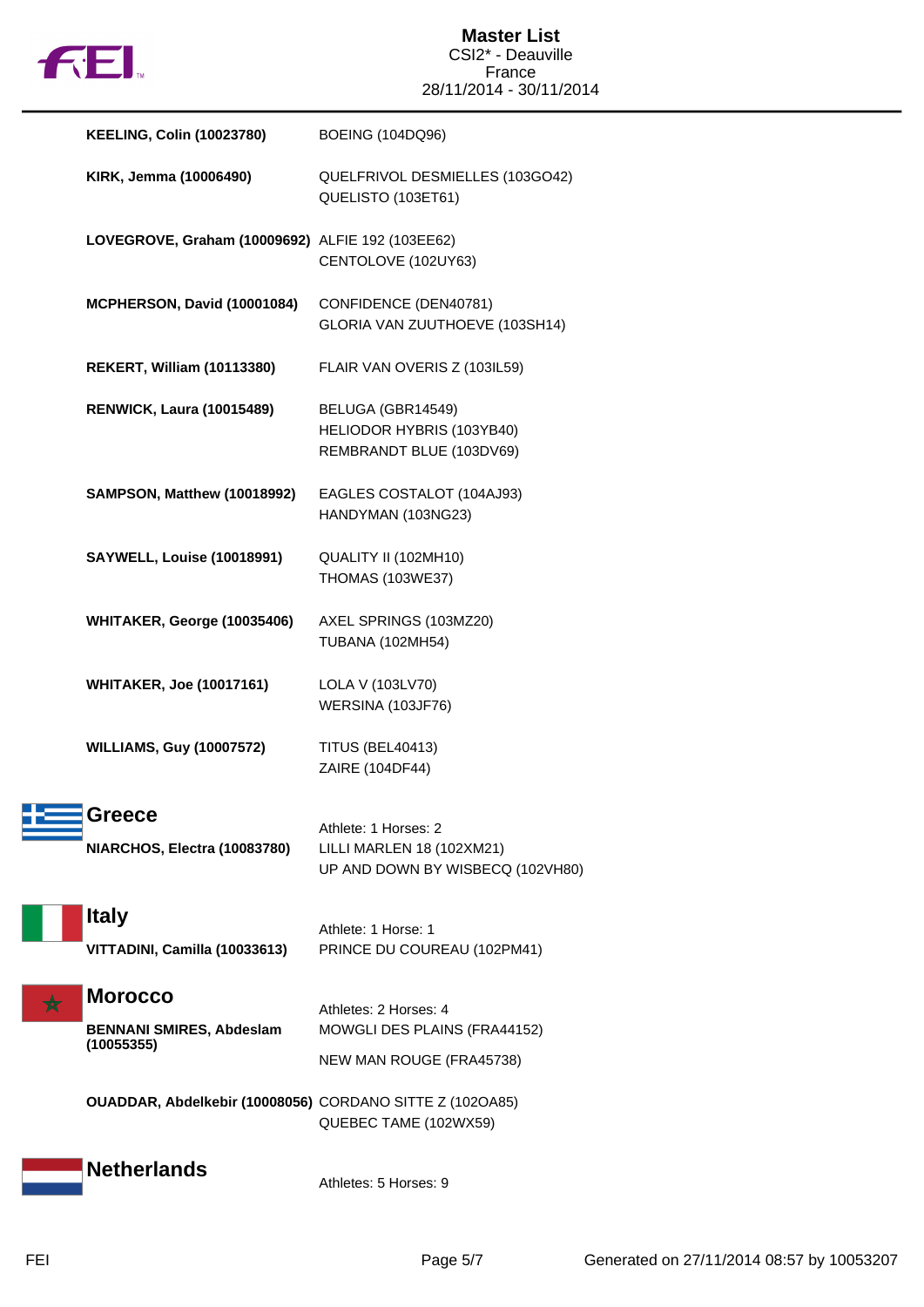

| ANSEMS, Jack (10006481)                                               | ADENDA (104FN71)<br>BUGATTY GO (103NW55)                                        |
|-----------------------------------------------------------------------|---------------------------------------------------------------------------------|
| <b>BERLO, Kessy Van (10092100)</b>                                    | RICARDO (NED08065)                                                              |
| <b>BRINK, Stefanie Van Den</b><br>(10056872)                          | ACE (103AV74)<br>BARONESCHA (104KC32)                                           |
| FREDERIKS, Henk (10043644)                                            | <b>BEN B (103JK38)</b><br><b>CORINA (104EL36)</b>                               |
| <b>VOORN, Albert (10000592)</b>                                       | GRAFITTI VAN DE KRUISHOEVE (104NU78)<br>ZWIEP DES FONTAINES (103QJ41)           |
| <b>Spain</b><br>BLANCO, Eduardo (10040589)                            | Athletes: 2 Horses: 3<br>RITAL DES CAULINS (103GX65)<br>TAMARA LEAMAX (104BV53) |
| EPAILLARD, Susana (10002873)                                          | QIRA D AUGE (103CR72)                                                           |
| <b>Switzerland</b><br>DU COUËDIC, Laetitia (10066939) ELISA (102SR87) | Athletes: 4 Horses: 7<br>ROSE DE ROCHE CH (103PM35)                             |
| PETER-STEINER, Nadja<br>(10006562)                                    | CAPUERA II (102MN58)<br>CELESTE 26 (102YG65)                                    |
| <b>STAMPFLI, Emilie (10030547)</b>                                    | ALESSA Z (102WW31)<br>NIKITA DU LUOT (SUI40896)                                 |
| TRABER, Nadine (10008625)                                             | BAREINA (103LB29)                                                               |
| <b>Turkey</b><br><b>SABANCI, Sevil (10021170)</b>                     | Athlete: 1 Horses: 2<br>SIE C VITESSE K (SLO40060)<br>SIE C ZELINOSA (102RY06)  |
| <b>United Arab Emirates</b><br>AHMED, Arif (10000775)                 | Athletes: 2 Horses: 4<br>DATISS (102VA01)<br>SCOOP DE LA VALOUZE (104AY17)      |
| AL DHAHERI, Moftah (10002345)                                         | AL YAMAMAH (102VM37)<br>JAMEELATY (103AE50)                                     |
| <b>United States of</b><br><b>America</b>                             | Athletes: 2 Horses: 4                                                           |